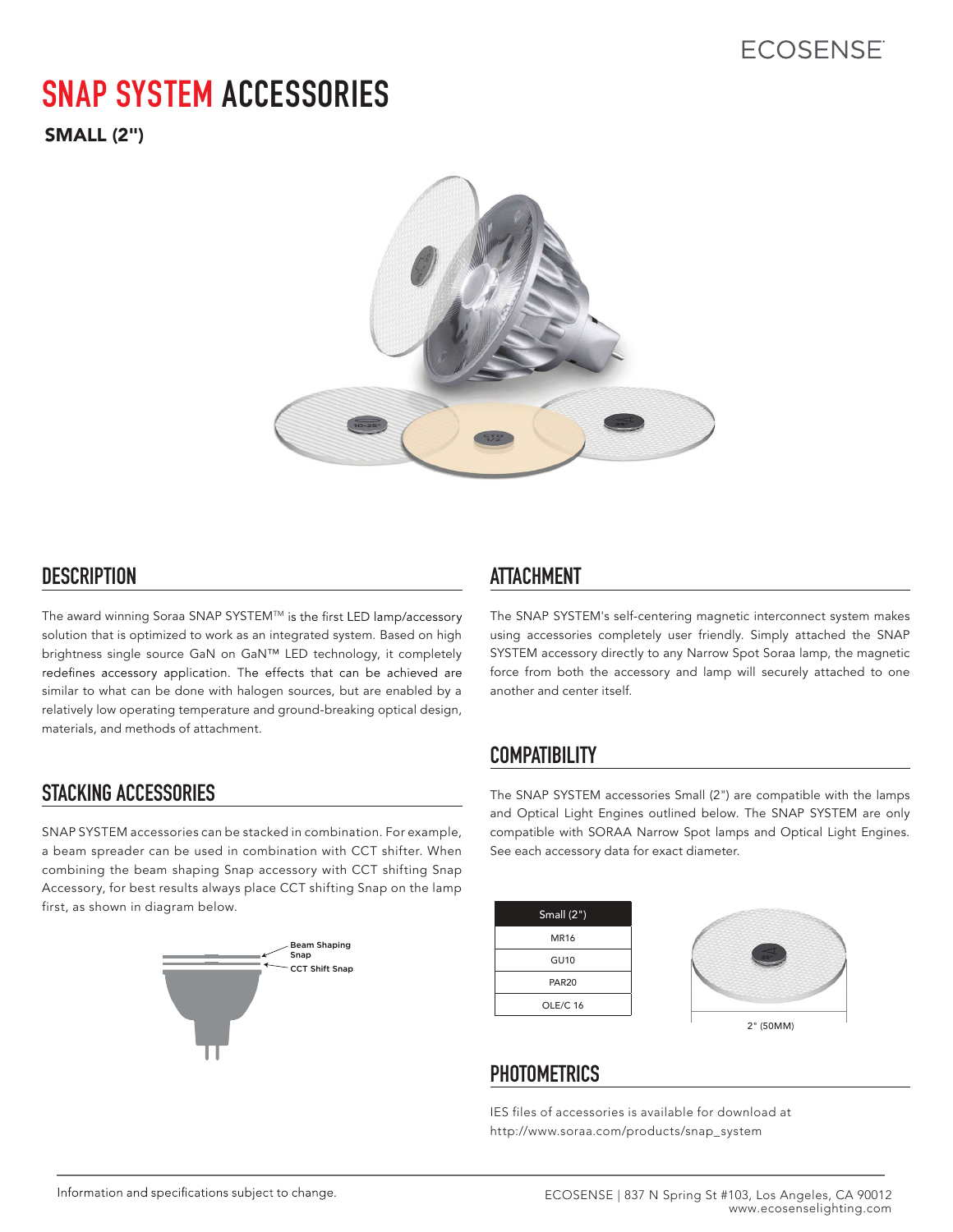#### BEAM SPREADER SNAP

Use in any application where reducing the number of beam angle SKUs is required. Reduces inventory costs. Shortens specification, design, sales cycles. Provides maximum flexibility up to the time of installation.

| <b>Beam</b> | <b>Part Number</b> | Product<br>Code | CBCP of<br>10° Lamp | Field<br>Angle |
|-------------|--------------------|-----------------|---------------------|----------------|
| 17°         | AC-GC-1717-00-S1   | 03263           | 30%                 | $33^\circ$     |
| $25^\circ$  | AC-GC-2525-00-S1   | 00325           | 29%                 | $40^{\circ}$   |
| $36^\circ$  | AC-GC-3636-00-S1   | 00327           | 14%                 | $55^\circ$     |
| $60^\circ$  | AC-GC-6060-00-S1   | 00329           | 5%                  | $103^\circ$    |

Lumen Transmissivity: 90% Diameter: 50.0 mm Thickness: 2 mm Magnetic Attach Force: 0.45 lb-F



### LINEAR SNAP

Use in wall washes and illuminating asymmetric objects. Reduces required number of light fixtures and spill illumination of target objects.

| Beam | <b>Part Number</b>                               | Product<br>Code | CBCP of Field<br>10° Lamp Angle Angle | Horiz. Vert. | Field      |
|------|--------------------------------------------------|-----------------|---------------------------------------|--------------|------------|
|      | $10^{\circ} - 25^{\circ}$ AC-GE-1025-00-S1 00331 |                 | 52%                                   | $27^\circ$   | $35^\circ$ |
|      | 10° - 36° AC-GE-1036-00-S1 00333                 |                 | 38%                                   | $27^\circ$   | $43^\circ$ |
|      | 10° - 60° AC-GE-1060-00-S1 03259                 |                 | 25%                                   | $25^\circ$   | 70°        |

Lumen Transmissivity: 90% Diameter: 50.0 mm Thickness: 2 mm Magnetic Attach Force: 0.45 lb-F



#### FLAT TOP SNAP

Provides even illumination center to edge. Eliminates video camera saturation, for use in applications such as critical video surveillance.

| Beam | <b>Part Number</b>               | Product<br>Code | CBCP of Field<br>10° Lamp Angle Angle | Horiz. Vert. | Field        |
|------|----------------------------------|-----------------|---------------------------------------|--------------|--------------|
|      | 25° x 25° AC-FR-2525-00-S1 00335 |                 | 19%                                   | $44^\circ$   | $44^{\circ}$ |
|      | 36° x 36° AC-FR-3636-00-S1 00337 |                 | 14%                                   | $46^\circ$   | $46^\circ$   |

Lumen Transmissivity: 90% Diameter: 50.0 mm Thickness: 2 mm Magnetic Attach Force: 0.45 lb-F

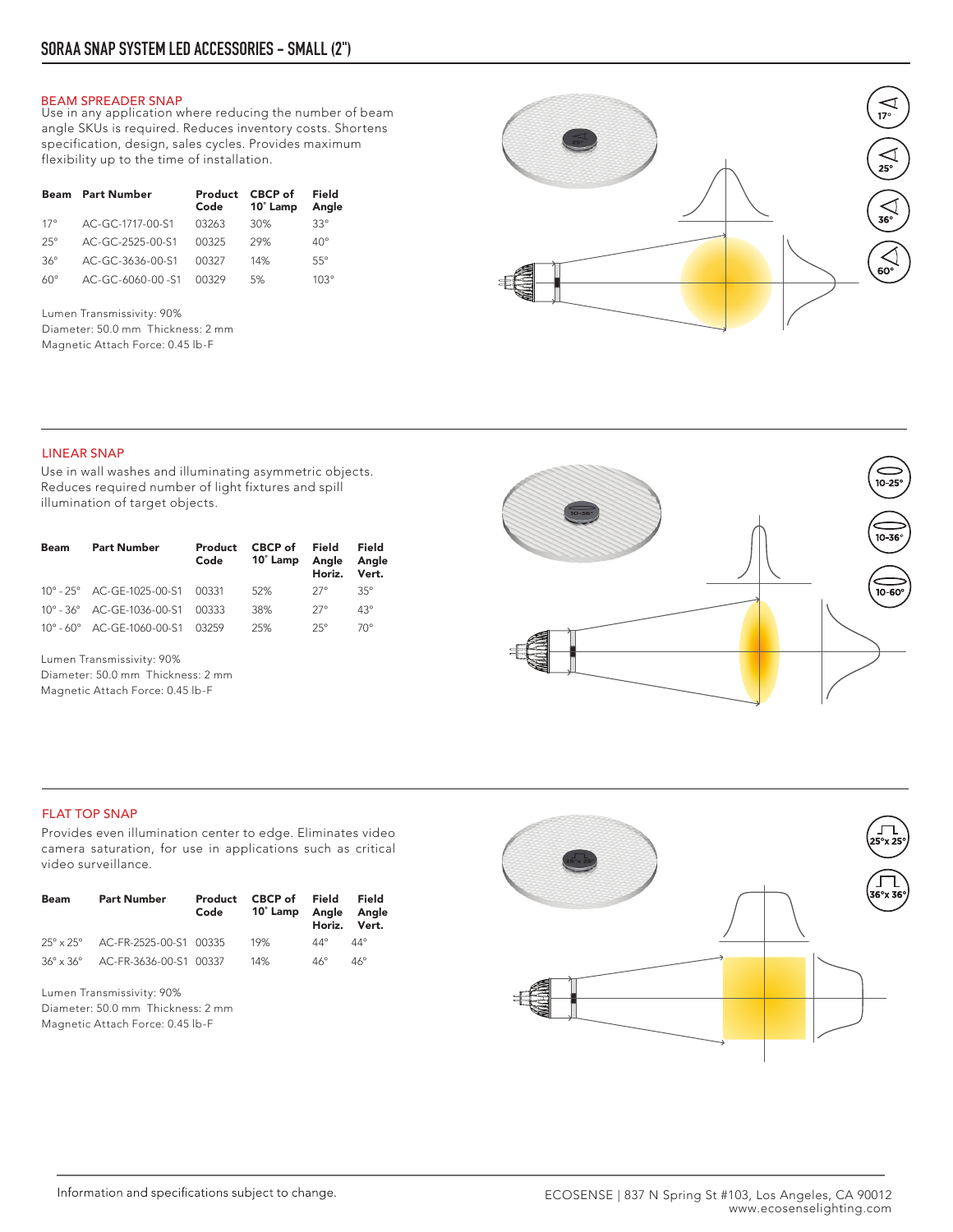#### LOUVER SNAP

Eliminates high angle glare, making light beams disappear in downlight applications.

| Cutoff       | <b>Part Number</b> | Product | CBCP of  |
|--------------|--------------------|---------|----------|
| Angle        |                    | Code    | 10° Lamp |
| $40^{\circ}$ | AC-LU-4040-00-S1   | 00339   | 63%      |

Diameter: 51.1 mm Thickness: 9.0 mm Magnetic Attach Force: 0.45 lb-F

Reduces angular intensity to 0.1% of peak at 40° full angle. Fits around lamp face. Can be used in combination with gimbal ring fixtures.



#### AIM SNAP

Designed with two lenses the Aim Snap bends the beam from 0 degree to maximum deflection angle of 20 degrees, while maintaining uniform and consistent color and shape.

| <b>Part Number</b>     | Product<br>Code | Lumen<br>Transmission | Beam | Max<br>Angle Deflection |
|------------------------|-----------------|-----------------------|------|-------------------------|
| AC-AM-0020-00-S1 03255 |                 | 85%                   | 13°  | $20^{\circ}$            |

#### Suggested method of use:

Use the orientation lines to adjust beam deflection angle.







Wider angle between orientation lines results in lesser deflection

Stacked orientation lines will result in undesirable optical artifacts. Rotate one lens slightly to mitigate.

Note: May be used with Beam Spreader, Linear, and Flat Top SNAP accessory.



Use in hospitality and restaurant applications to simulate warm dimming. Create custom colors for festive occasions or brand identity. Single Lamp SKU can be used for multiple color temperatures

|     | <b>CTO*</b> Part Number    | Product Lumen<br>Code | Transmissivity | Mired<br>Shift |
|-----|----------------------------|-----------------------|----------------|----------------|
|     | 1/4 AC-CC-0001-00-S1 00323 |                       | 90%            | 37             |
| 1/2 | AC-CC-0002-00-S1 00321     |                       | 75%            | 83             |
|     | 3/4 AC-CC-0003-00-S1 00319 |                       | 60%            | 120            |
|     |                            |                       |                |                |

\*Color Temperature Orange Diameter: 50.0 mm Thickness: 2 mm Magnetic Attach Force: 0.45 lb-F